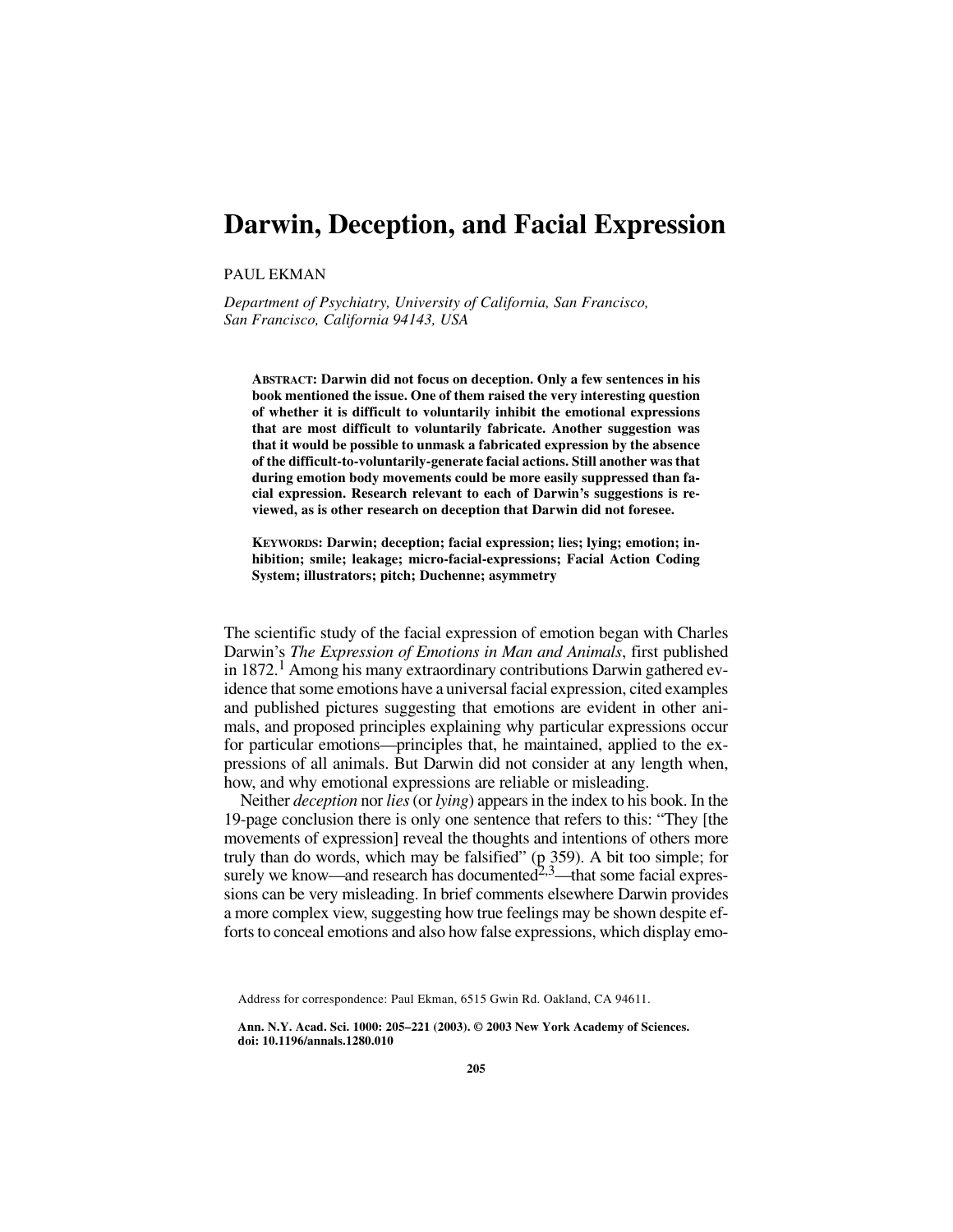tions not felt, may be betrayed. Much research has supported and sometimes qualified his comments.*<sup>a</sup>*

Darwin suggested that muscles that are difficult to voluntarily activate might escape efforts to inhibit or mask expression, revealing true feelings. "[W]hen movements, associated through habit with certain states of the mind, are partially repressed by the will, the strictly involuntary muscles, as well as those which are least under the separate control of the will, are liable still to act; and their action is often highly expressive (p. 54)." The same idea in somewhat different words: "A man when moderately angry, or even when enraged, may command the movements of his body, but . . . those muscles of the face which are least obedient to the will, will sometimes alone betray a slight and passing emotion" (p. 79).

# **INHIBITING EXPRESSION**

Two very interesting ideas are contained in these brief quotations. The first is Darwin's suggestion that if you cannot make an action voluntarily, then you will not be able to prevent it when involuntary processes such as emotion instigate it. I am going to refer to this as the *inhibition hypothesis* to distinguish it from another idea contained in this quotation that I will get to later. Darwin does not explain why this might be so, but it is well known that the facial nucleus, which transmits impulses to the specific muscles to contract or relax, receives impulses from many different parts of the brain. The motor cortex is the source of the impulses resulting from voluntary efforts to make a facial expression. Other lower areas of the brain send impulses to the facial nucleus when emotions are aroused involuntarily. Clinical reports about certain neurological disorders $4-7$  support the distinction between voluntary and involuntary facial actions, between facial movements that are easy and hard to make deliberately.

Each type of expression may depend upon different potentially independent neural pathways. Lesions in the pyramidal systems impair the ability to perform a facial movement on request, such as the ability to smile when asked to do so; yet they may leave emotional expressions intact, so that the patient might smile if amused by a joke. Lesions in the nonpyramidal systems may

*<sup>a</sup>*I considered in this chapter all the research I have found comparing voluntary and involuntary facial expressions, but I have excluded most of the research on deception and demeanor for the following reasons: most of it did not actually meaasure facial expression—or, if it did, the measurement was very crude; most dealt with trivial lies, where the rewards were of little consequence, and if there was any punishment, it was slight; most did not threaten punishment to anyone considered to be lying, regardless of whether the person actually was being truthful; most did not allow their subjects to choose whether to lie or tell the truth. In short, with few exceptions, the research on interpersonal deception carried out by other than our own group has had no ethological validity.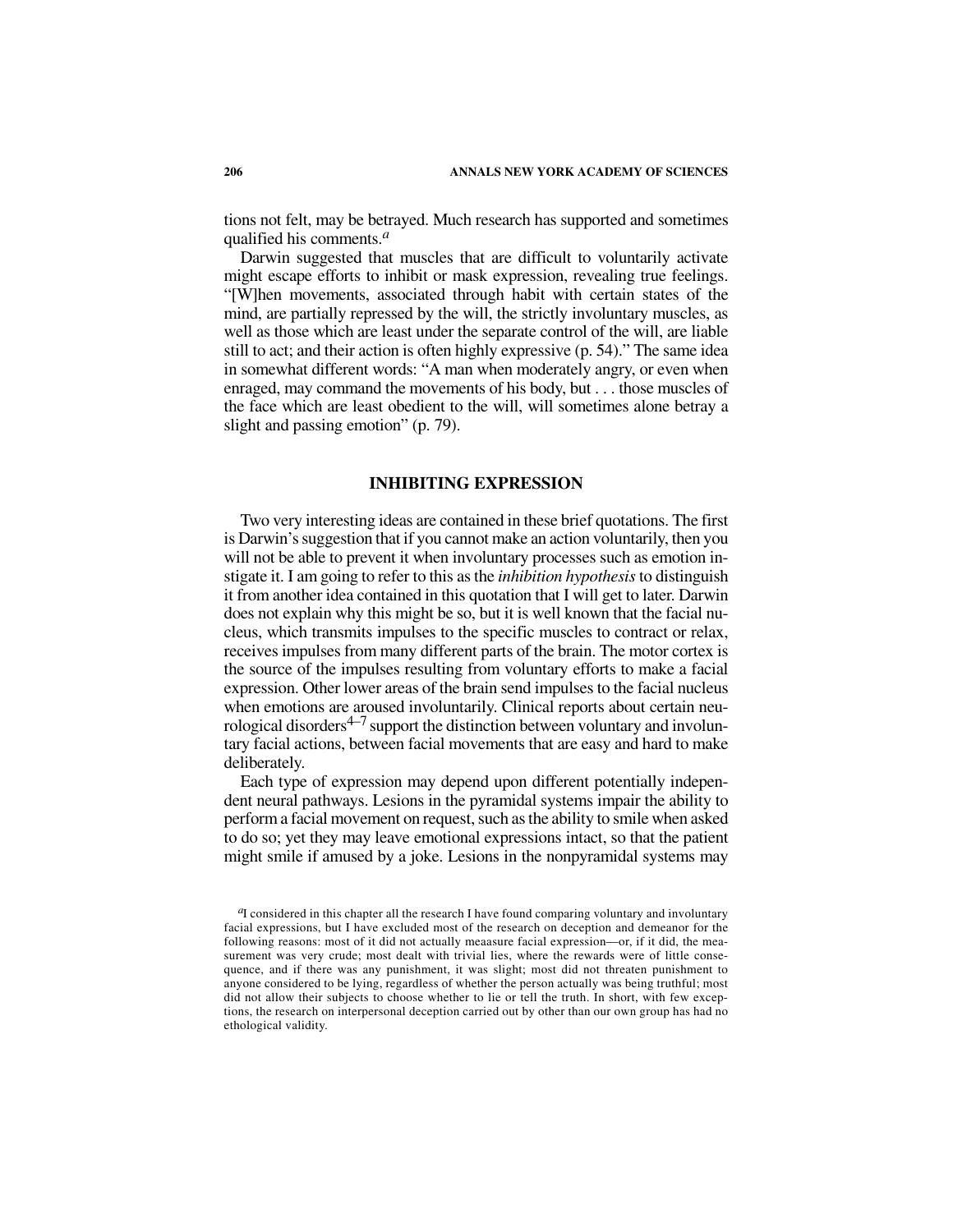produce the reverse pattern; so, for example, a patient could smile on request but might not do so spontaneously.

But Darwin's inhibition hypothesis goes beyond simply distinguishing between voluntary and involuntary facial muscular actions. He said that if you cannot voluntarily activate a muscle, then you will not be able to voluntarily inhibit its involuntary activation in a spontaneous emotional expression. This sounds reasonable, but what would be the neural mechanism responsible for such a defect in inhibition? I asked a research neurologist, Bruce Miller, who studies emotion in various neurological disorders, if we could assume that those actions that are difficult to perform voluntarily must have poor representation in the motor cortex; and if that is so, would such poor representation in the motor cortex be responsible for the failure of voluntary efforts to inhibit those actions when they are directed by nonpyramidal systems. He said: "I don't know if there is any data on what part of the brain is involved in the voluntary inhibition of a smile, but I don't think that it necessarily involves the motor cortex. It is possible that there is a system involved with the inhibition of the smile that is still intact in a patient who cannot voluntarily smile. In fact, that is my guess" (personal communication October 2002).

It is remarkable that we do not know the answer; but now that we have focused on the question, I hope others will pursue it in studies of neurological patients. However, it is not necessary to know the neural substrates involved in order to check through behavioral observation Darwin's inhibition hypothesis. To determine whether Darwin was correct in proposing that if you cannot deliberately contract a muscle, you will not be able to deliberately prevent that muscle from contracting when it is activated involuntarily we must first identify which facial actions are difficult to make deliberately. We did that more than 20 years ago.<sup>8</sup> TABLE 1 shows the actions that fewer than 25% of our subjects could deliberately produce. If Darwin is correct, then these movements should provide what we have called *leakage* of felt emotions,<sup>9</sup> betraying how a person feels even when the person attempts to conceal that

| Latin Name                        | Name in FACS                   | <b>Associated Emotion</b> |
|-----------------------------------|--------------------------------|---------------------------|
| Orbicularis oris                  | 24: lip pressor                | anger                     |
| Triangularis                      | 15: lip corner depressor       | sadness                   |
| Depressor labii inferioris        | 16: lower lip depressor        | disgust, sadness          |
| Frontalis, pars medialis          | 1: inner brow raiser           | sadness                   |
| Frontalis, pars lateralis         | 2: outer brow                  |                           |
| (Corrugator = $AU$ 4)             | $1+4$                          | sadness                   |
|                                   | $1+2+4$                        | fear                      |
| Risorius                          | 20: lip stretcher              | fear                      |
| Orbicularis oculi, pars lateralis | 6: raises cheeks, narrows eyes | enjoyment, sadness        |

#### **TABLE 1. Action units**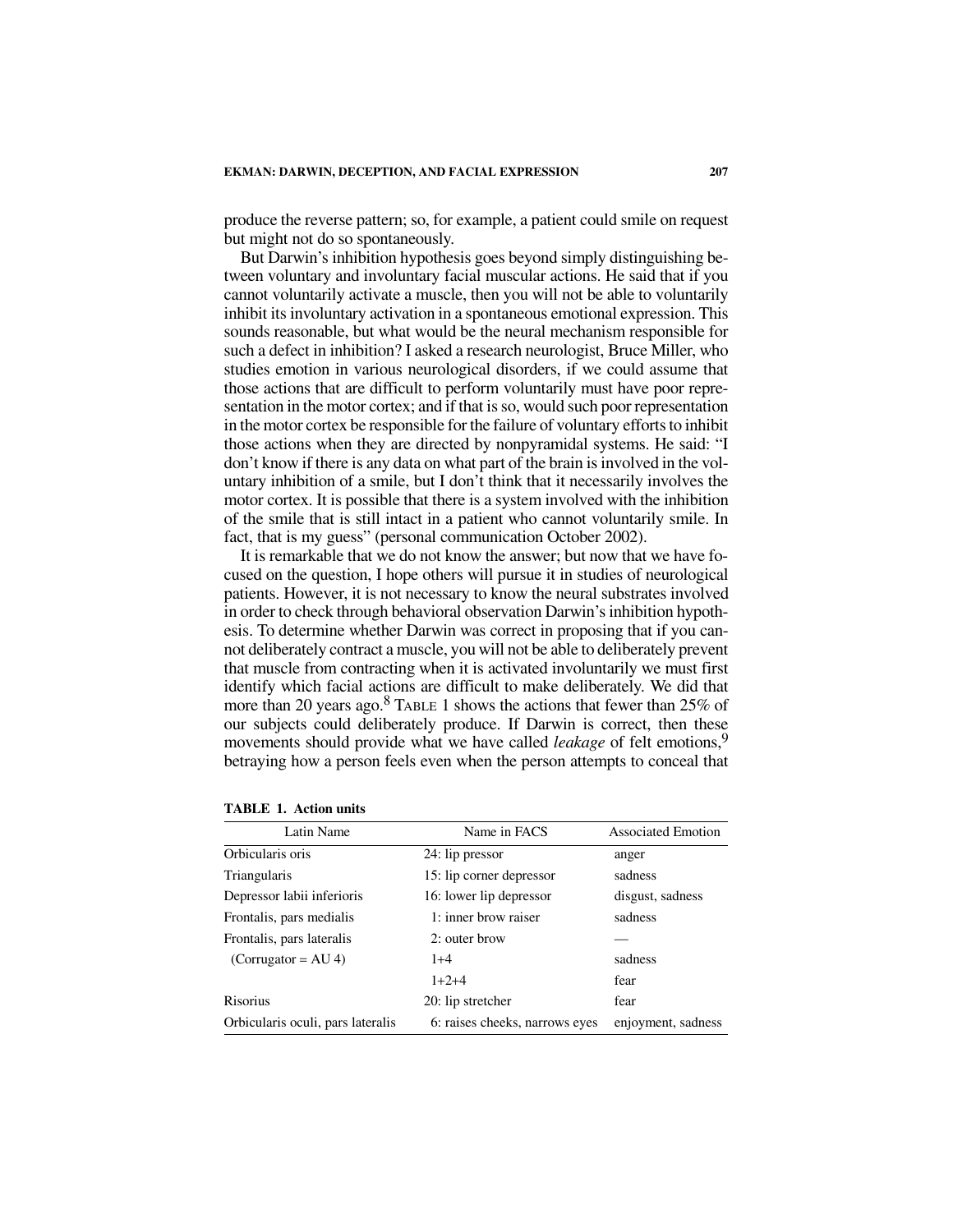information. Examining videotapes of people lying and telling the truth, we have seen, again and again, instances in which the activity of these muscles are not inhibited—not in all people, but in many. I have called the actions listed in TABLE 1 the *reliable* facial muscles.10 I am embarrassed to confess that because it seemed so obvious, we never quantitatively tested Darwin's inhibition hypothesis.

# **WHICH IS MORE RELIABLE, THE FACE OR THE BODY?**

The second idea contained in those brief quotations from Darwin is that people can "command" the movements of the body when angry (and presumably in any other emotion), and therefore bodily movement, unlike the reliable facial muscles, should be easy to conceal. This I have called the *face*>*body leakage hypothesis*. The evidence does not support Darwin's hypothesis. It is a more complex matter than one source, the face or the body, being a better source of leakage than the other.

We have proposed that, although bodily movements of the hands and feet would be easy to inhibit, consistent with Darwin's reasoning in the face>body leakage hypothesis, most people do not bother to censor their body movements.<sup>9</sup> Because most of us do not get much feedback from others about what our body movements are revealing, we do not learn the need to monitor these actions; and so, we hypothesized, when people lie, they usually do not fine-tune their body actions. If we are right, the body will be a good source of deception clues—exactly the opposite of what Darwin predicted.

Since people generally receive more comments on their facial expression, we predicted that people would focus their deceptive efforts on managing this, and thus the face would be a less useful source than the body of information about lying versus truthfulness. Our theorizing was only partly supported by the experiments we then conducted; it was a more complex matter than we anticipated.

In our first study we showed groups of observers videotapes of women who had either lied or told the truth about whether they were experiencing enjoyment induced from watching nature films.<sup>2</sup> Half of them were actually watching gory films, claiming falsely that they were feeling positively about watching nature films. The observers saw either the face or the body of the subjects when they were being interviewed about how they felt. The words spoken were not provided. The judgments made by the observers were more accurate when made from the body than from the face. This was so only in judging the deceptive videos, and only when the observers were also shown a sample of the subjects' behavior in a baseline, nonstressful condition.

Another finding was consistent with the reasoning underlying our proposal that the body provides more leakage than the face. The women who had been videotaped lying and telling the truth about what film they were seeing and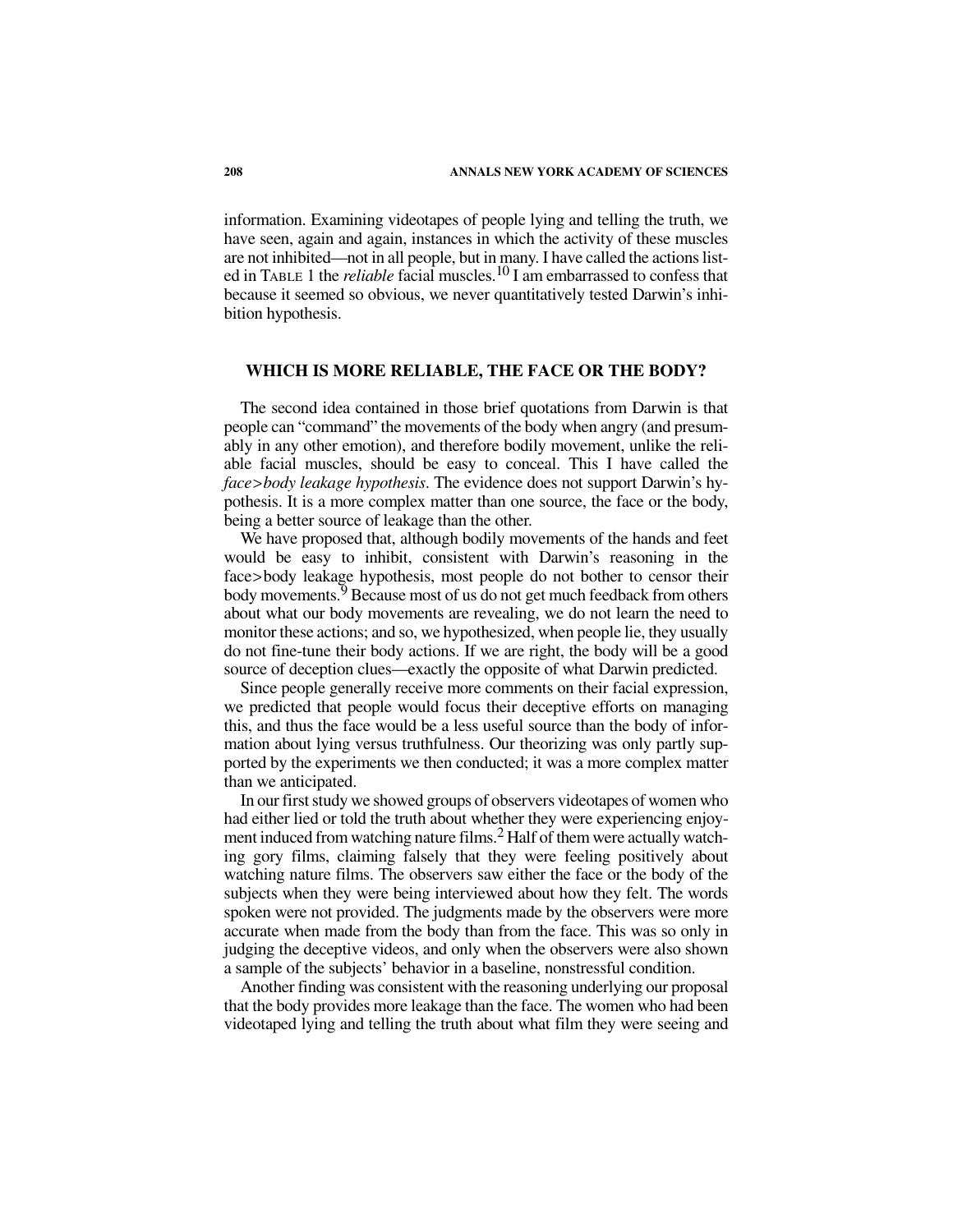how they felt were asked after the experiment what aspects of their behavior they had focused on controlling when they lied. Nearly all mentioned the need to manage their facial expressions; only a few referred to the need to manage their body movements.

Now let us consider another finding, which partially contradicted our proposal that the body is a better source of information than the face and is consistent instead with Darwin's face>body leakage hypothesis. Darwin is only partially supported by the finding I next describe because the face, it turned out, was an accurate source of information, but for only a limited number of special people. Before describing this and subsequent findings, I must first explain a subtlety in facial expression that we uncovered.

In the late 1960s before we did this experiment we discovered *micro facial expressions* when examining our films of psychiatric patients who had lied during a clinical interview, concealing either plans to commit suicide or hallucinations. We defined *micro expressions* as being

… so brief that they are barely perceptible to the untrained observer. Micro displays may be fragments of a squelched, neutralized or masked display. Micro displays may also show the full muscular movements associated with macro affect display, but may be greatly reduced in time. We have found that such micro displays when shown in slow motion do convey emotional information to observers, and that expert clinical observers can see micro displays and read the emotional information without the benefit of slow motion projection  $[p. 27]$ .<sup>9,*b*</sup>

#### In our first paper on deception we proposed that

… the face is equipped to lie the most and leak the most, and thus can be a very confusing source of information during deception. … [A person] can get away with and best perpetrate deception through his face. Although he must monitor quickly and work continually to inhibit this fast responsive system, he has most awareness of his facial display and is usually well practiced in the display rules for modulating facial affects. … [T]he face is the major site for lies of commission [through macro expressions, which are large in scope and of sufficient duration to be readily seen]. … [Most people will ignore or disregard such] important sources of information as micro displays and the rough edges on the simulated display. … [O]ne would expect the usual observer of the face typically to be misled. One would expect the keen observer, on the other hand, to receive contradictory information from facial cues: simulated messages, micro leakage of information which contradicts the simulations, and deception clues of squelched displays and improperly performed simulations [pp. 98–99].9

*<sup>b</sup>*A few years earlier Haggard and Isaacs described having seen what they called "micromomentary expressions."<sup>50</sup> They thought these expressions are not detectable without slowmotion viewing. We know that is not so, that some people can detect them at real time. They also said micro expressions are the result of repression, revealing information about which the person is unaware. We have no reason to doubt that does occur, and in a few clinical case studies we found support for their contention; but micro expressions also occur with deliberate concealment.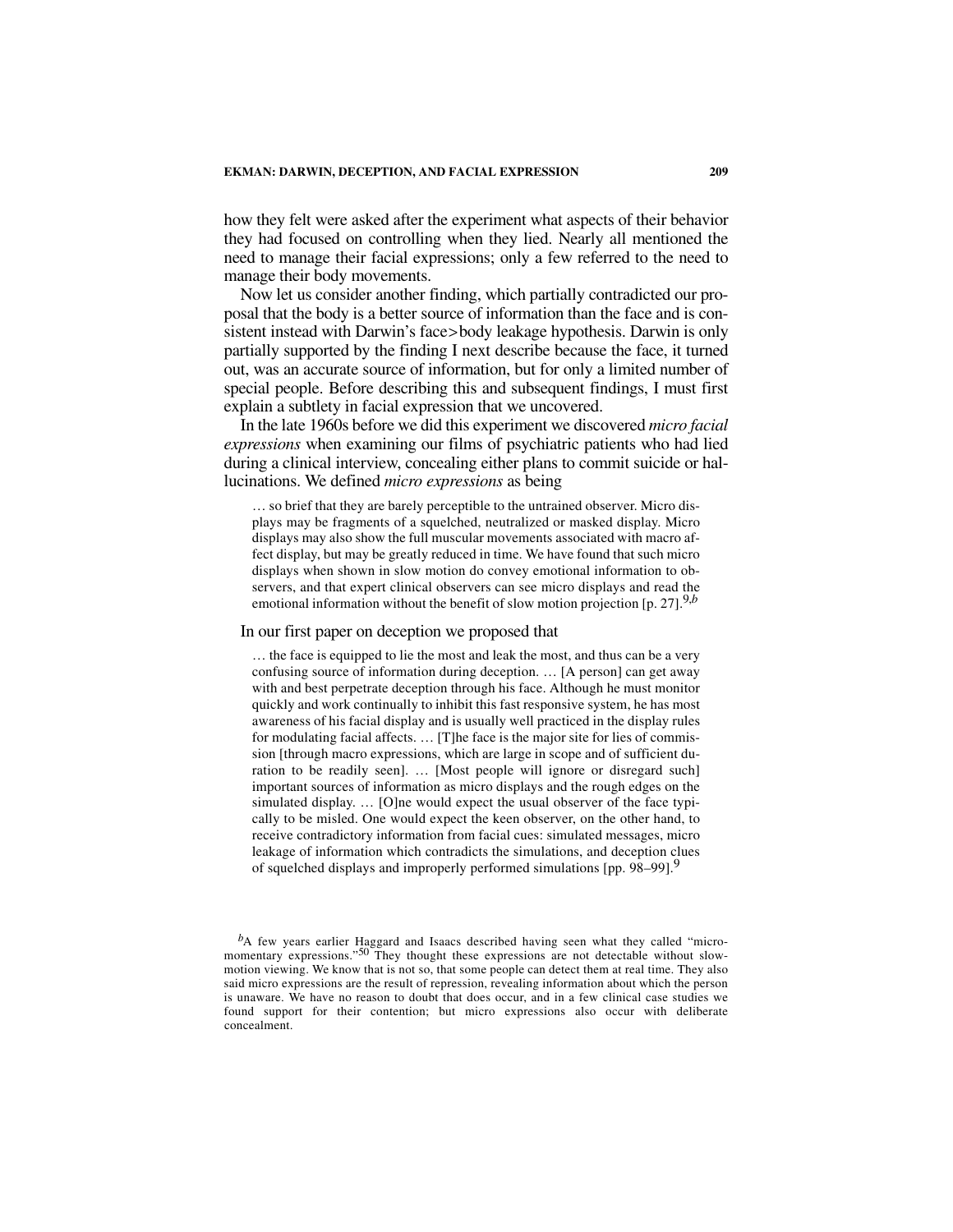By this reasoning people who are highly trained in observing facial movement might have made accurate judgments when they saw the videotapes of the subjects who had lied or told the truth about the emotions they felt. We showed the face-only videotapes to four associates who had been using our first technique for measuring the face<sup>11</sup> for more than a year. Each of these four people achieved an accuracy score of 80% or higher. So the face does contain accurate information, as well as misinformation, when people lie. Most people respond to the macro expressions and are misled, while a few keen observers detect the micro expressions and other imperfections in the macro displays and are correctly informed.

Let me summarize where we are in the argument and the evidence before proceeding. Although Darwin was correct—the skeletal muscles that generate body movements are easy to "command" and on that basis should not leak—we were correct in noticing that most people do not censor their body movements when they lie because they have not found that the targets seem to notice what they do with their body. This reasoning was supported by the finding in the experiment in which observers who saw the body were more accurate than those who saw only the face. While facial expression should be a fertile source of leakage because, as Darwin pointed out, it involves muscles most people cannot inhibit (the reliable muscles), our reasoning suggested that because people pay so much attention to each others' facial expressions, most people will attempt to tune their facial expressions when they lie. So, contrary to Darwin's prediction, the face should not be as good a source for observers as the body. An exception—an important one—is that micro expressions do leak information, but only keen observers can perceive it.

Now let us look at this matter from a different perspective, examining not what others can see (which is what the experiment described above did), but what is revealed when we use fine-grained measurements of how people behaved when they lied. Putting together Darwin's proposal and our elaboration, we should find micro expressions, squelched expressions, masked expressions, as well as leakage in body movements when the women lied.*<sup>c</sup>*

We measured the behavior shown in the videotapes of the women who had lied or been truthful about the emotions they were feeling.<sup>3</sup> The facial movements were measured with our Facial Action Coding System (FACS), <sup>12, 13</sup> which identifies each and every facial muscular movement. We measured only one type of body movement, what we have termed *illustrators*14—hand movements that emphasize and otherwise illustrate simultaneous speech. The pitch of the voice was measured. Those who made these measurements of face, body, and voice did not know whether the interviews they scored were honest or deceptive and were unfamiliar with the purpose of the experiment.

*<sup>c</sup>*The relationship between these two approaches to assessing the information contained in expression is discussed at more length in ref. 51, chap. 2.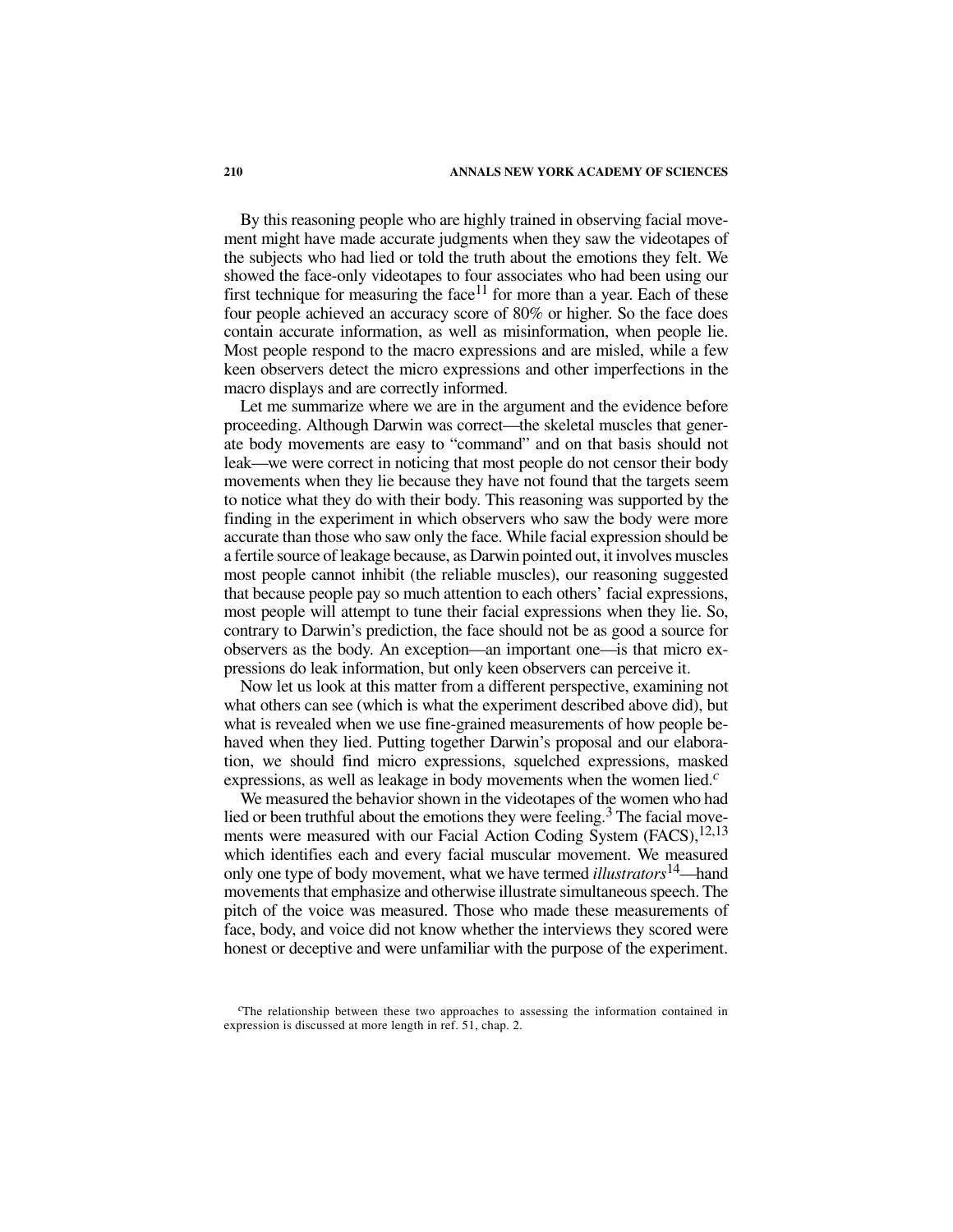When the women attempted to conceal negative emotions, claiming to feel enjoyment, they showed more masking smiles—in which a smile (*zygomatic major* or AU 12 in FACS scoring) is superimposed over muscular actions associated with fear, sadness, or disgust—than they showed when they had truthfully described enjoyable feelings. Just the reverse was found with the type of smile that other evidence (described below) has identified as a sign of enjoyment (*zygomatic major* and *orbicularis oculi, pars lateralis* or 6+12). This type of smile was shown more often when the subjects honestly described enjoyable feelings than when they falsely claimed to have such feelings.15 We did find micro expressions when some of the subjects lied, but only about a quarter of them showed these expressions. In later research studying other types of lies<sup>16</sup> we again found micro expressions, but only in some of our subjects.

Hand movements that illustrate speech decreased, as had been predicted; but the difference was only a trend, not reaching accepted levels of statistical significance. We noted that another type of body movement occurred only when people were lying—a fragment of a shrug gesture—but only by a third of our subjects. As with micro expressions, many of the signs of lying that we have identified are not shown by everyone. Their absence does not mean a person is truthful; but their presence, especially when there are multiple different types of signs (e.g., a fragment of a shrug and micro expressions), is suggestive. We also found that voice pitch became higher when the subjects lied.

Instead of only analyzing the average difference found across the entire group, we also considered how many of the subjects could be correctly identified by the behavioral measures. For illustrators it was possible to tell whether 38% were lying or truthful, 26% were misidentified, and it was not possible to classify 35%. Combining two smiling measures, we found that 48% were correctly identified, 16% were misidentified, and 35% could not be classified. The pitch measure accurately identified whether 59% of the subjects were lying or truthful, 16% were misidentified, and 31% could not be classified. Combining the facial measures and pitch slightly improved the discriminations: 61% correct, 10% incorrect, and 29% unclassified. Adding the illustrator measurement did improve accuracy.

It is too simple to say that there is more leakage in either the face or body. When people lie, there are both misleading signals and signals that betray the lie in both face and body. I will wait until the end of this chapter, after we have considered other types of facial behavior and other kinds of lying, to summarize which are the more reliable signals.

## **IDENTIFYING THE SMILE OF ENJOYMENT**

The idea that actions that are difficult to make voluntarily will leak otherwise-concealed emotions (Darwin's inhibition hypothesis) is logically relat-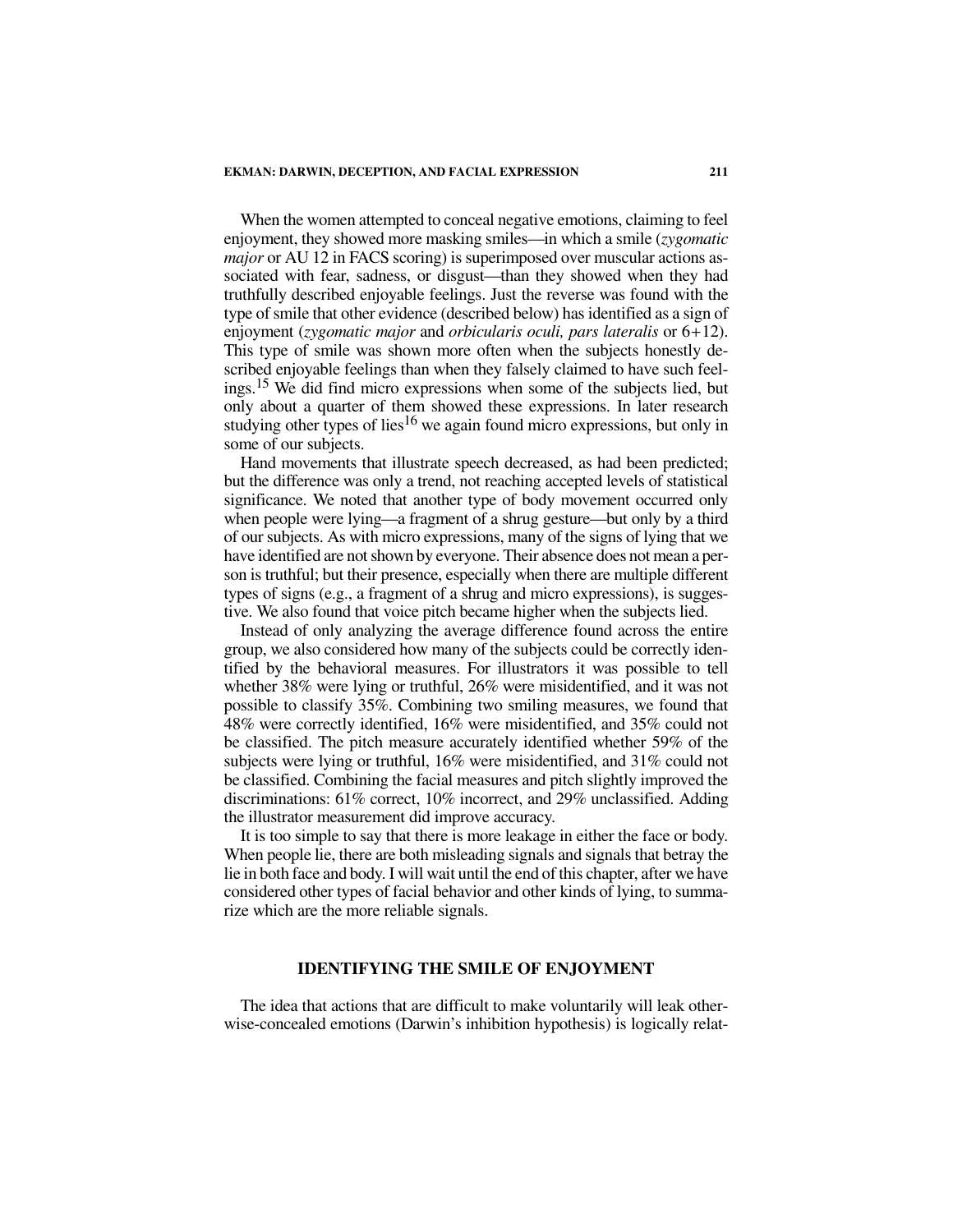

**FIGURE 1.** Photographs by Duchenne included in Darwin's *The Expression of the Emotions in Man and Animals*. (A) Smile produced when zygomatic major muscle was electrically stimulated. (B) Smile generated when subject was told a joke. The orbicularis oculi muscle was stimulated in addition to the zygomatic major.

ed to Duchenne's proposal about how to distinguish a smile of enjoyment from nonenjoyment smiling.17 Duchenne compared the smile produced when he electrically stimulated the zygomatic major muscle (FIG. 1A) with a smile generated when he told the man a joke (FIG. 1B). The smile in response to a joke included not just the zygomatic major, but also the orbicularis oculi muscle (which orbits the eye, pulling the cheeks up, producing crow's feet, and slightly lowering the brows). Without orbicularis oculi, Duchenne said, "… no joy could be painted on the face truthfully … it is only brought into play by a genuinely agreeable emotion. Its inertia in smiling unmasks a false friend [p. 72]."18 In agreement with Duchenne we found that most people cannot voluntarily make this action. Those who can do it usually cannot do so on both sides of their face simultaneously; although once they have produced it on each side of their face, they can hold the contraction on both sides.

Darwin included in his book the Duchenne photographs that appear in FIG-URE 1. Darwin noted that the best sign that the muscle is not active is the failure of the eyebrows to lower slightly. This implies what we have found: that it is not the entire orbicularis oculi whose absence unmasks the false friend, only the outer portion of this muscle—what is called the orbicularis oculi, pars lateralis (AU 6).

In discussing the smile that lacks the orbicularis oculi, Duchenne said: "You cannot always exaggerate the significance of this kind of smile, which often is only a simple smile of politeness, just as it can cover a treason. …We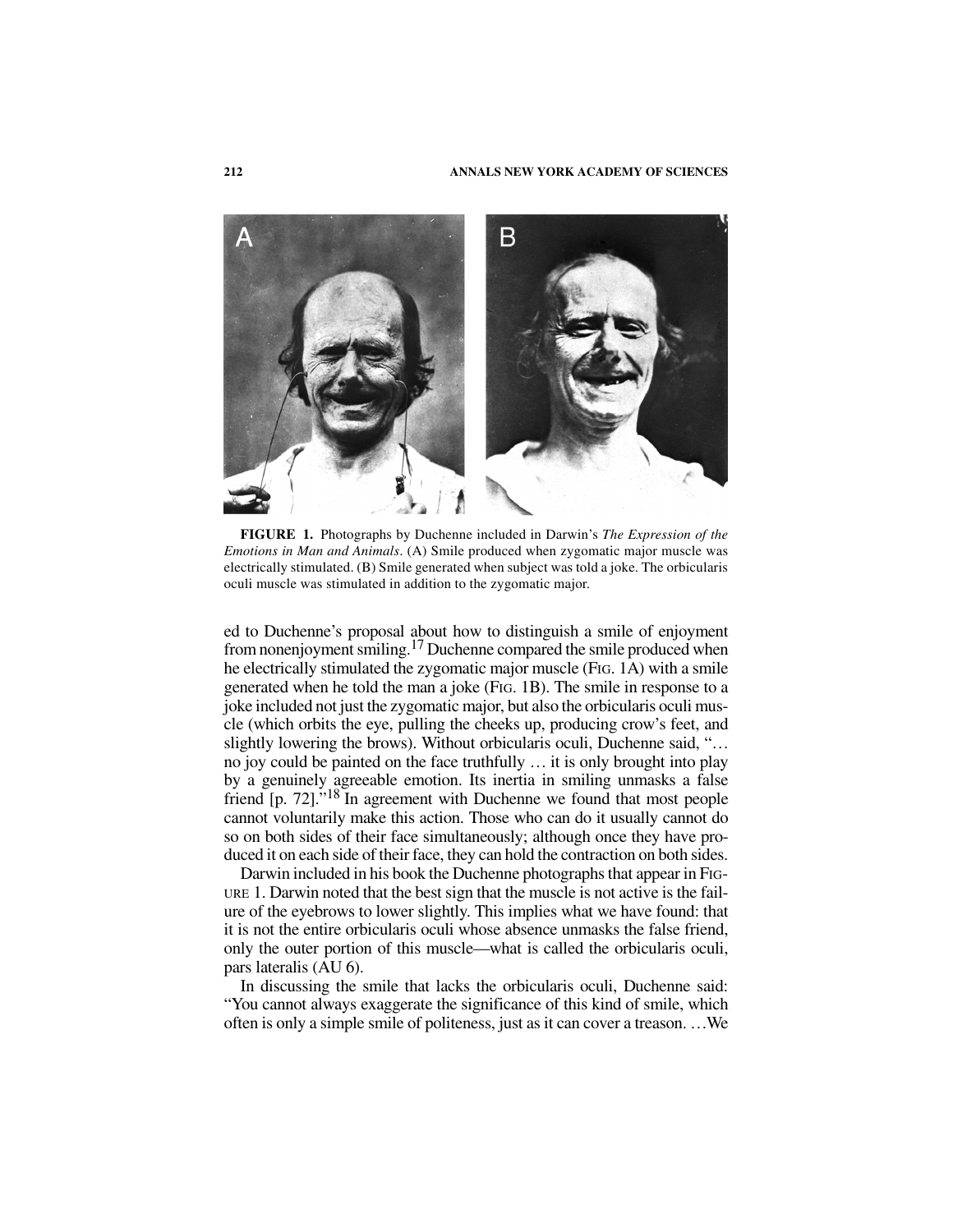… politely smile with our lips at the same time as being malcontented or when the soul is sad" (pp.  $127-128$ ).<sup>18</sup> Darwin tested Duchenne's proposal by showing FIGURE 1 to observers. He reported that only FIGURE 1B, which includes the orbicularis oculi, was said to show happiness. In his honor I suggested that we call smiles incorporating the orbicularis oculi, pars lateralis *Duchenne's smile*. 19

The failure to use Duchenne's distinction between smiles with and without the orbicularis oculi led to the mistaken conclusion that smiling is unrelated to emotion.<sup>20–25</sup> Even in recent years some investigators have failed to take the trouble to distinguish between Duchenne and non-Duchenne smiling. For example, Fridlund reported no relationship between smiling and self-reported happiness.<sup>26</sup> Yet we had reported earlier that Duchenne smiles were related to self-reported happiness, but total amount of smiling (Fridlund's measure) was not.<sup>27</sup> We also found that Duchenne smiles occurred more often when people watched amusing films as compared to gory films. Consistent with those findings Ekman, Davidson, and Friesen found that only Duchenne smiles distinguished which of two positive experiences subjects reported enjoying more.<sup>19</sup>

Currently, all those who studied deception (apart from our group) have continued to ignore Duchenne's distinction and have mistakenly concluded that smiling is unrelated to truthfulness. We were able to duplicate their failure when we used only a simple measure of total smiling; but, as I reported earlier in this chapter, when we separated Duchenne's smile from all other smiling, we were able to identify whether people were concealing strong negative emotions with a smile or actually enjoying themselves.  $3.15$ 

In the last decade a number of studies have supported Duchenne's distinction. Fox and Davidson found more Duchenne smiles in 10-month-old infants when they were approached by their mother and more other forms of smiling when the infants were approached by a stranger.<sup>28</sup> When they combined Duchenne and non-Duchenne smiles, the differences between approach by mother and stranger disappeared. They also reported that only Duchenne smiles were associated with left frontal EEG activation, the pattern of cerebral activity repeatedly found in positive affect. This EEG pattern of cerebral activity was found in adults watching amusing films only when they simultaneously showed Duchenne smiles.<sup>19</sup> And when Ekman and Davidson selected subjects who could voluntarily contract the orbicularis oculi, pars lateralis (a minority of people) and asked them to make a Duchenne smile and a non-Duchenne smile, the EEG pattern of cerebral activity associated with enjoyment was generated only by their Duchenne smiles.<sup>29</sup> Many other studies by investigators in a number of countries have also found differences between the two forms of smiling (many are reported in Ekman & Rosenberg $30$ .

Clearly, the distinction between Duchenne smiles and other forms of smiling based simply on the presence or absence of a muscle that most people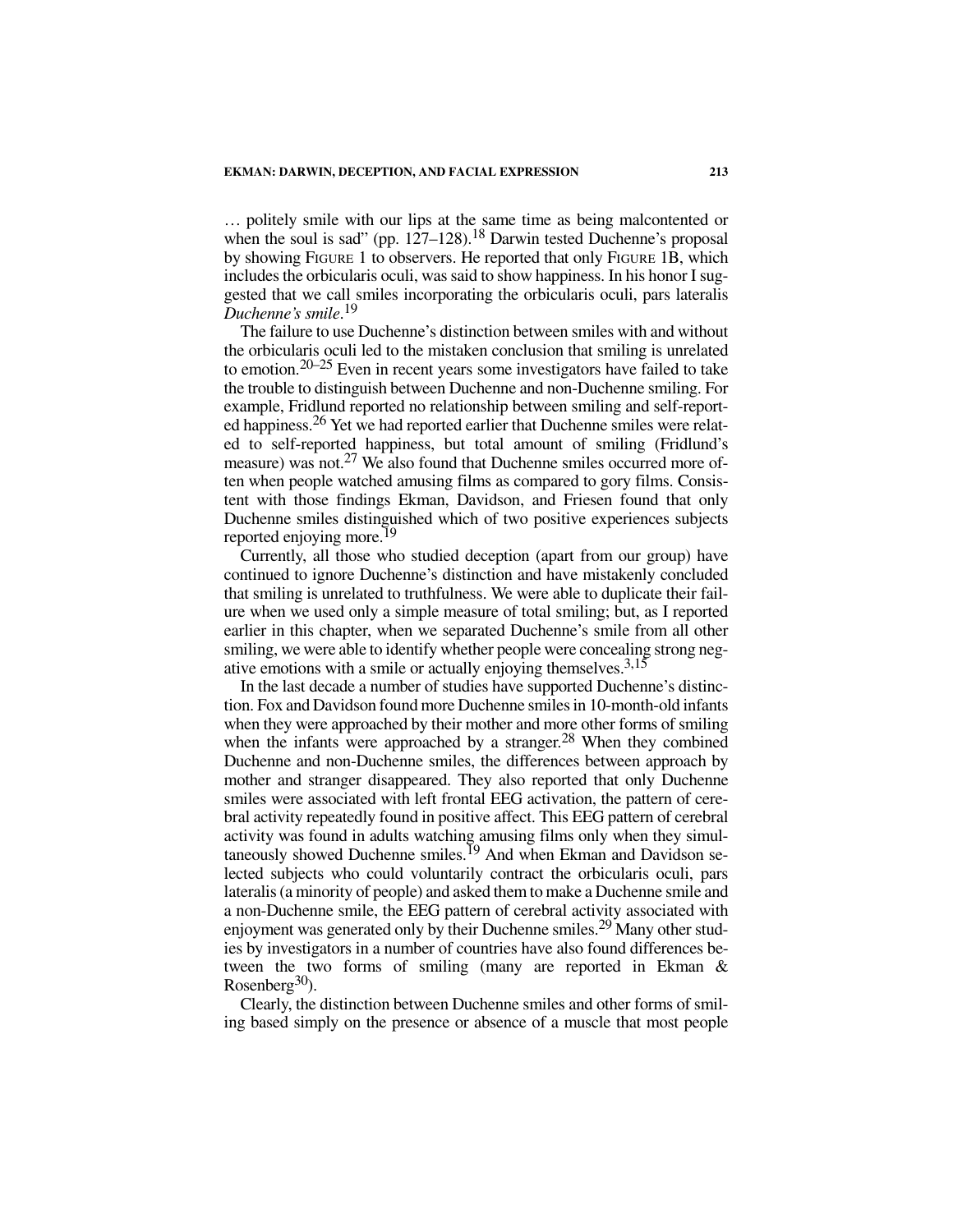cannot activate voluntarily (the orbicularis oculi, pars medialis) is powerful. But, as I explained earlier, the fact that measurements reveal a difference does not tell us whether observers can see that difference when viewing expressions in real time. Frank, Ekman, and Friesen addressed this matter by asking observers to judge whether each smile they saw was a true, genuine expression of enjoyment or a false or social expression.<sup>31</sup> The smiles were drawn from two prior experiments, the one described earlier in which women lied or told the truth about how they felt<sup>2</sup> and a study in which subjects sat alone watching amusing or unpleasant films.<sup>32</sup> When the observers saw each smile one at a time, they were correct only 56% of the time, somewhat better than chance (t(39) = 2.97,  $P < 0.01$ ). When they were shown two smiles of each person, one a Duchenne smile and one which was not, accuracy was significantly (*P* < 0.0001) higher, with a mean accuracy of  $74\%$  (t(39) = 12.47, *P* < 0.001). Neither condition—judging single smiles or judging pairs of smiles—very closely resembles real-life contexts, in which smiles are seen embedded in other behaviors, including speech, voice, and gesture. Nevertheless, this experiment does substantiate that Duchenne smiling can be recognized in real time.

The same video was used in another experiment, in which new groups of observers were asked not to say which smile was more genuine, but instead to fill out rating scales describing their impression of the persons they saw: for example, outgoing-inhibited, expressive-unexpressive, natural-awkward, likeable-unlikable. Frank *et al*. 31 combined the ratings on 15 such scales into an overall positive score. The ratings on this scale were more positive when the observers saw segments that contained a Duchenne smile as compared to segments that contained a non-Duchenne smile. This study shows that the type of smile observed influences global impressions even when attention is not directed to focus on smiling.

I believe these findings about the Duchenne smile can be extended to a wider set of emotional facial expressions. When emotional expressions lack a muscular movement that is difficult to make voluntarily, that expression should be less reliable; and those expressions that contain the reliable muscle should be more likely to be trustworthy. TABLE 1 shows that there is such a reliable muscle for sadness (Aus 1,  $1+4$  and 15), fear (Aus  $1+2+4$  and 20), and anger (AU 23) in addition to enjoyment. The research to check my proposal has yet to be done.

# **MICRO FACIAL EXPRESSIONS**

Let us return to consider what we have learned about individual differences in the ability to identify a micro facial expression. We constructed a test by tachistoscopically presenting for 1/25 s photographs of very intense facial ex-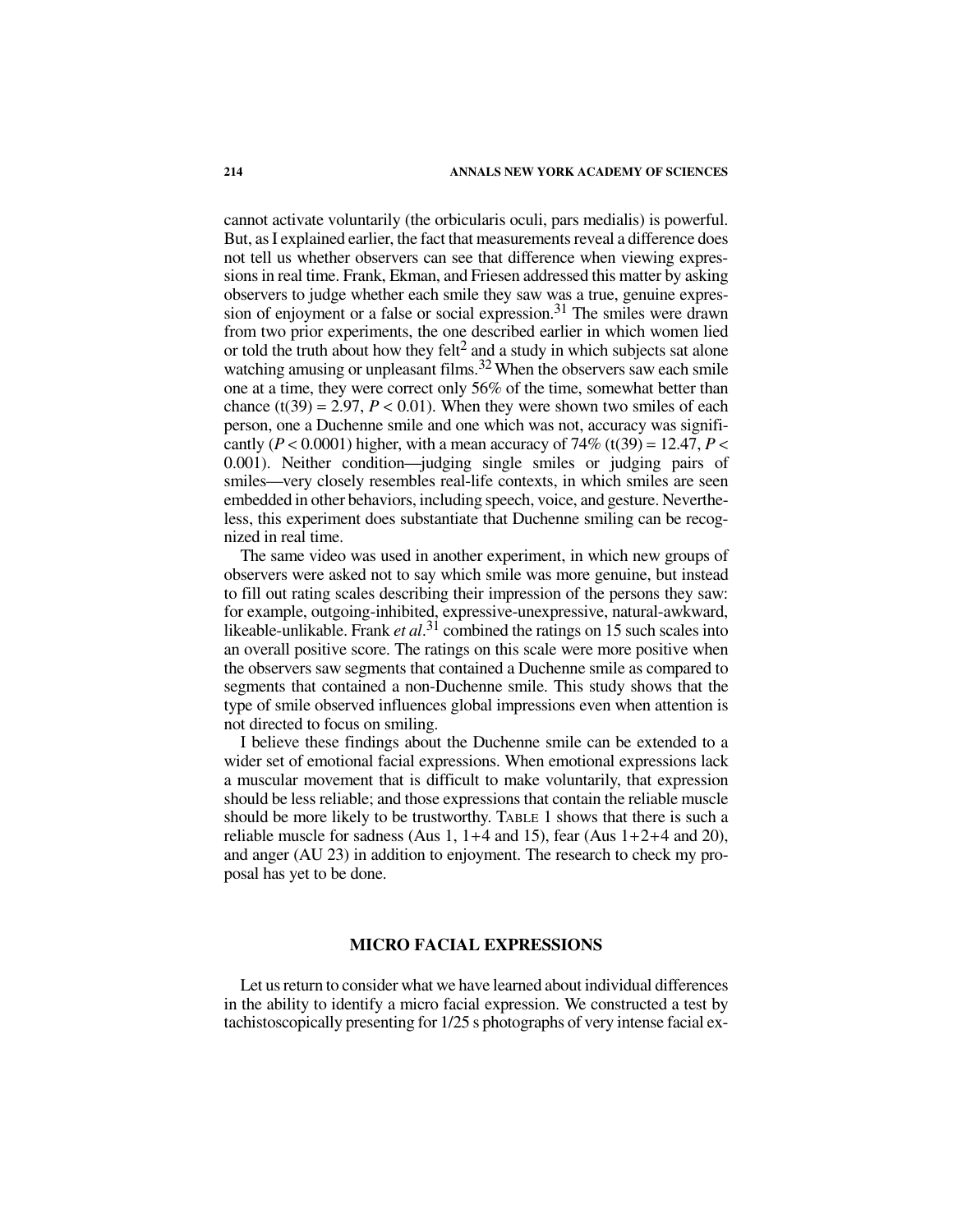pressions.33,34 Prior research had established that these expressions were easily recognized, with high agreement across cultures, when they were viewed for 10 seconds. As predicted on the basis of our observations that micro expressions appear in subjects when they are lying, accuracy on this tachistoscopic test was correlated with accuracy in identifying from videotapes which of 10 women were lying or telling the truth about their emotions  $(r =$ 0.27, *P* < 0.02). (We presume the correlation is not higher, because not all the women showed micro expressions).

In a second study we constructed a different test of the ability to identify facial expressions.<sup>35</sup> A different set of facial expressions that elicit high agreement across cultures $36$  was shown tachistoscopically. Again, we found micro recognition accuracy correlated with deception judgment accuracy (*r*  $= 0.34, P < 0.04$ ).

A potential limitation of testing the ability to recognize micro expressions with a tachistoscopic presentation of facial expressions is that, unlike real life, there is no preceding or following expression. To remedy this problem I produced a new test, which I called the Brief Affect Recognition Test (BART), in which a neutral image of a person is shown, followed by an emotional expression for 1/15 s, followed by the neutral image of that person once again. No afterimage lingers, as the neutral face follows immediately. Photographs of Caucasian and Japanese intense expressions, the JACFEE set, were used. Frank used 24 items from BART and found that accuracy on it correlated with accuracy in judging videos in which 18 people lied or told the truth about their beliefs on a controversial social issue.<sup>37</sup> This was so for both Australians ( $n = 104$ ,  $r = 0.19$ ,  $P < 0.05$ ) and for Americans ( $n = 34$ ,  $r = .30$ ,  $P <$ 0.05) who took both tests.

Matsumoto *et al.* used a 56-item version of BART in five experiments.<sup>38</sup> They established that BART is reliable, both in terms of internal consistency and over time. They also found that accuracy was consistently, but modestly, correlated with the Openness score on the Big Five Inventory-54.<sup>39</sup> People who score high on Openness are considered to be more attentive and receptive to the environment and the people around them. Accuracy on BART was also correlated with Extraversion, but on only one of two personality tests (the Eyesenck, not the BFI).

I recently developed a version of BART that is intended to train people to improve accuracy in recognizing micro expressions. This Micro Expression Training Tool (METT) includes feedback about the correct answers, modified faces contrasting the most difficult-to-discriminate emotions, and a preand posttest.40 Frank and I each separately provided this training and, in yetto-be-published studies, obtained a very large increase in accuracy with less than one hour of training. Thus, it appears that while most people are not attuned to the recognition of micro expressions, most can learn to become sensitive to them. We do not yet know how long improvement gained through training is maintained.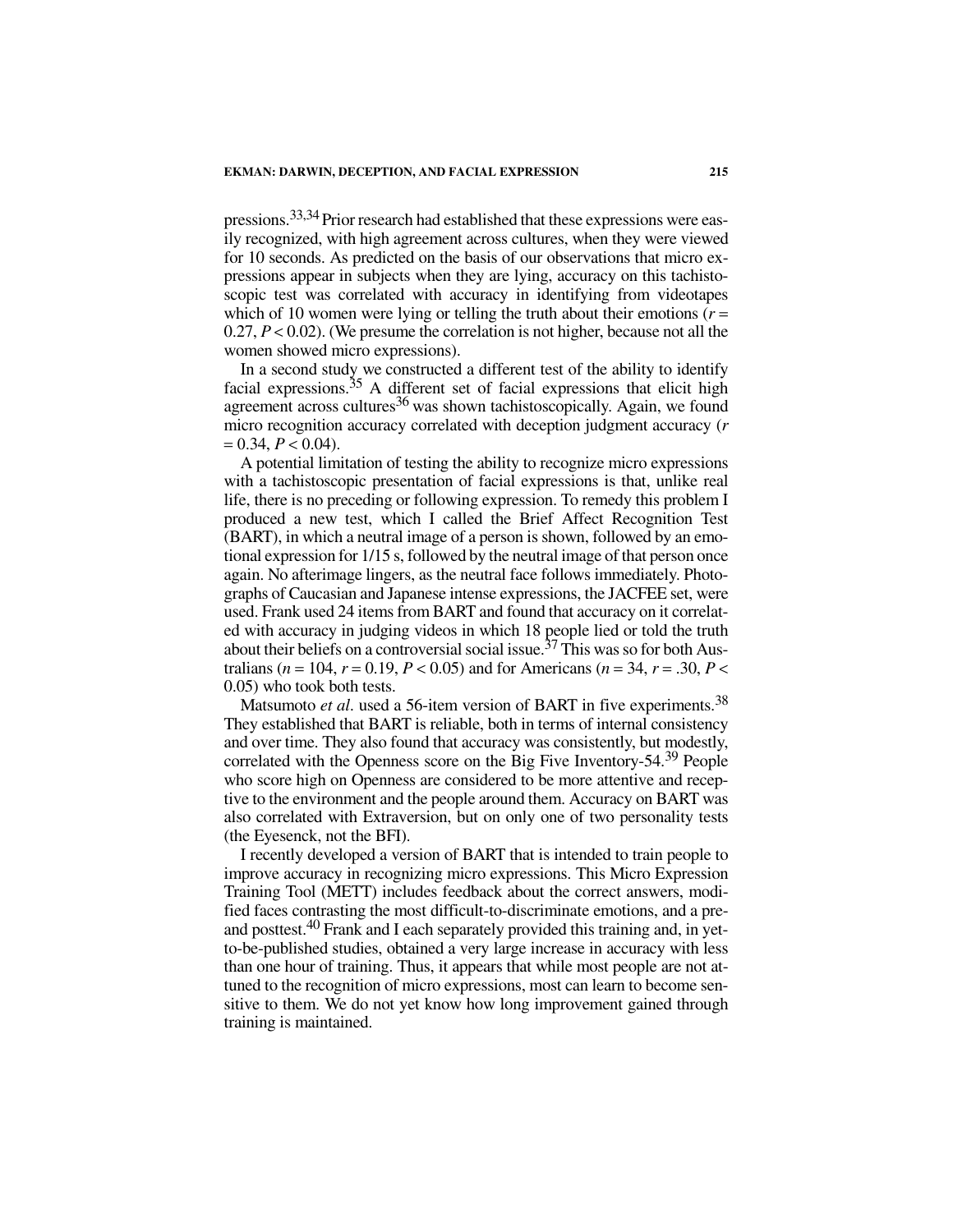### **ASYMMETRY IN EXPRESSION**

Through serendipity we first found that spontaneous emotional expressions are more symmetrical than those made deliberately.<sup>41</sup>

We noted in Sackeim, Gur and Saucy's report<sup>[42]</sup> about emotions being expressed more intensely on the left side of the face, that this effect was evident for all but the happy faces they evaluated. We had supplied Sackeim et al. with the faces and knew that only the happy ones were expressions of felt emotion, having occurred spontaneously as we joked with the models. We had produced all the other by asking our models to deliberately move a specified set of facial action units. … We reasoned that deliberately made facial expressions, such as false smiles, would require more cortical involvement and thereby be more likely to show asymmetry because of cerebral specialization, than uncontrolled, spontaneous, felt emotional expressions. Searching the literature on facial asymmetry we found support for this hypothesis in Lynn and Lynn's[43, 44] reports that asymmetries were rare for spontaneous smiles [p. 246].45

Ekman, Hager, and Friesen verified this difference in symmetry.<sup>45</sup> In one study they found that when children were asked to imitate facial movements, they produced asymmetrical facial actions; while the spontaneous smiles they showed during the task were symmetrical. The symmetry of the expressions shown by adults watching pleasant and unpleasant films was consistent with the children's results. Their smiles in response to watching an amusing film were nearly always (96%) symmetrical. Their expressions that included facial actions associated with negative emotions shown when watching unpleasant films were also for the most part symmetrical (75%).

Hager and Ekman extended the earlier findings by comparing the facial actions shown in response to a very loud noise (startle) with deliberately performed actions, and with a smile made in response to an amusing event.<sup>46</sup> Spontaneous smiles were more symmetrical than requested smiles. The action of the orbicularis oculi, pars lateralis (the sign of genuine enjoyment identified by Duchenne described earlier) was also more symmetrical when it accompanied a spontaneous smile as compared to when it was deliberately performed. Stretching the lips horizontally (AU 20) was more symmetrical when it occurred in response to the loud noise than when it was deliberately performed.*<sup>d</sup>*

*<sup>d</sup>*They had intended to compare the spontaneous reaction to the startling noise with a simulated startle, but when subjects simulated a startle they performed very different actions than those that had been shown spontaneously. They had also intended to compare spontaneous emotional reactions with posed emotions, but there were too few spontaneous actions to allow the comparison. When facial actions were asymmetrical, the side of the face in which the facial movement was stronger varied muscle by muscle, unrelated to the branch of the facial nerve that activates each muscle.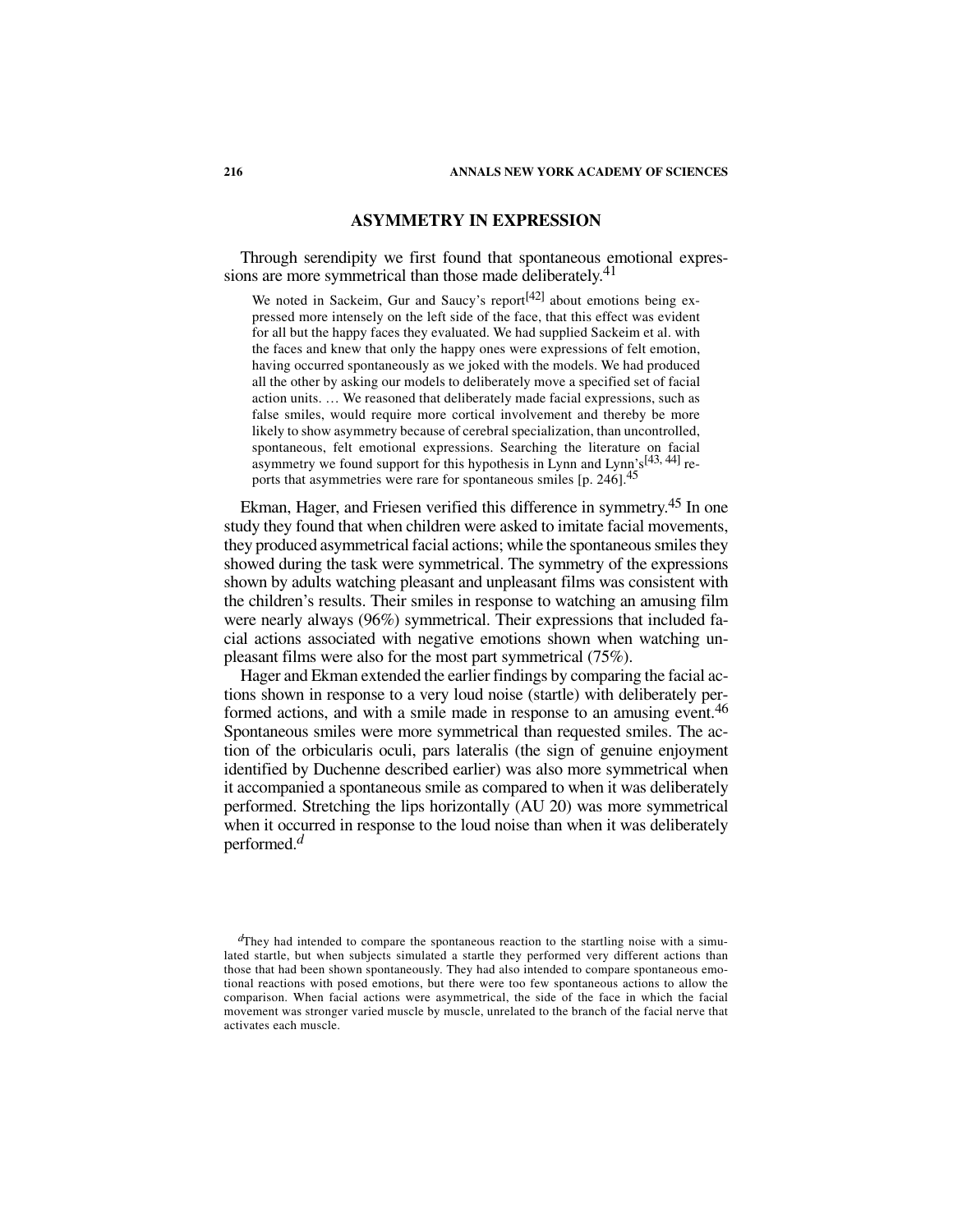### **HOW LONG AN EXPRESSION LASTS**

Ekman and Friesen found that spontaneous expressions usually lasted between 2/3 of a second and 4 seconds.<sup>41</sup> Their observation was limited to spontaneous smiles shown when subjects had watched pleasant films. Hess and Kleck replicated this observation, finding a difference in duration between spontaneous smiles and deliberately posed smiling.<sup>47</sup>

Frank *et al*. further confirmed this difference in duration, examining Duchenne smiles and non-Duchenne smiles shown in a sample of people watching a pleasant film and in a sample of people who described their feelings as they watched a pleasant film.<sup>31</sup> They found that there was less variability in the duration of Duchenne smiling and that most such smiles lasted, as predicted, between ½ and 4 seconds.*<sup>e</sup>*

## **SMOOTH EXPRESSIONS**

Ekman and Friesen observed another difference in timing between spontaneous and deliberate expressions.41 In deliberate expressions the onset is often abrupt, the apex (moments of maximum contraction) held too long, and the offset (the period from the apex to the disappearance of the expression) is either abrupt or in other ways appears irregular rather than smooth. Frank *et al*. confirmed these observations by contrasting the timing of Duchenne smiles and non-Duchenne smiles shown in subjects watching an amusing film alone and in subjects talking about their feelings as they watched an amusing film.31

#### **CONCLUSION**

There is no single source within demeanor that is completely trustworthy, impervious to efforts to disguise; nor is there a source that should be ignored because it is completely untrustworthy. Darwin rightly noted how easily "… words may be falsified." It is easy not only to falsify what is said but also to conceal information from speech; yet we have found repeatedly in studies with our experimental materials and in examining real-life cases that words themselves provide important clues that a person may be lying. It would be a mistake *not* to scrutinize very carefully what people say. Some of the verbal clues are topic specific—that is, are useful if they are not part of the person's usual behavioral repertoire but instead appear only when a specific topic is

*<sup>e</sup>*In the solitary condition the average smile was longer, but this was due to two outliers who produced very long smiles. Without those two subjects the findings conformed to the prediction.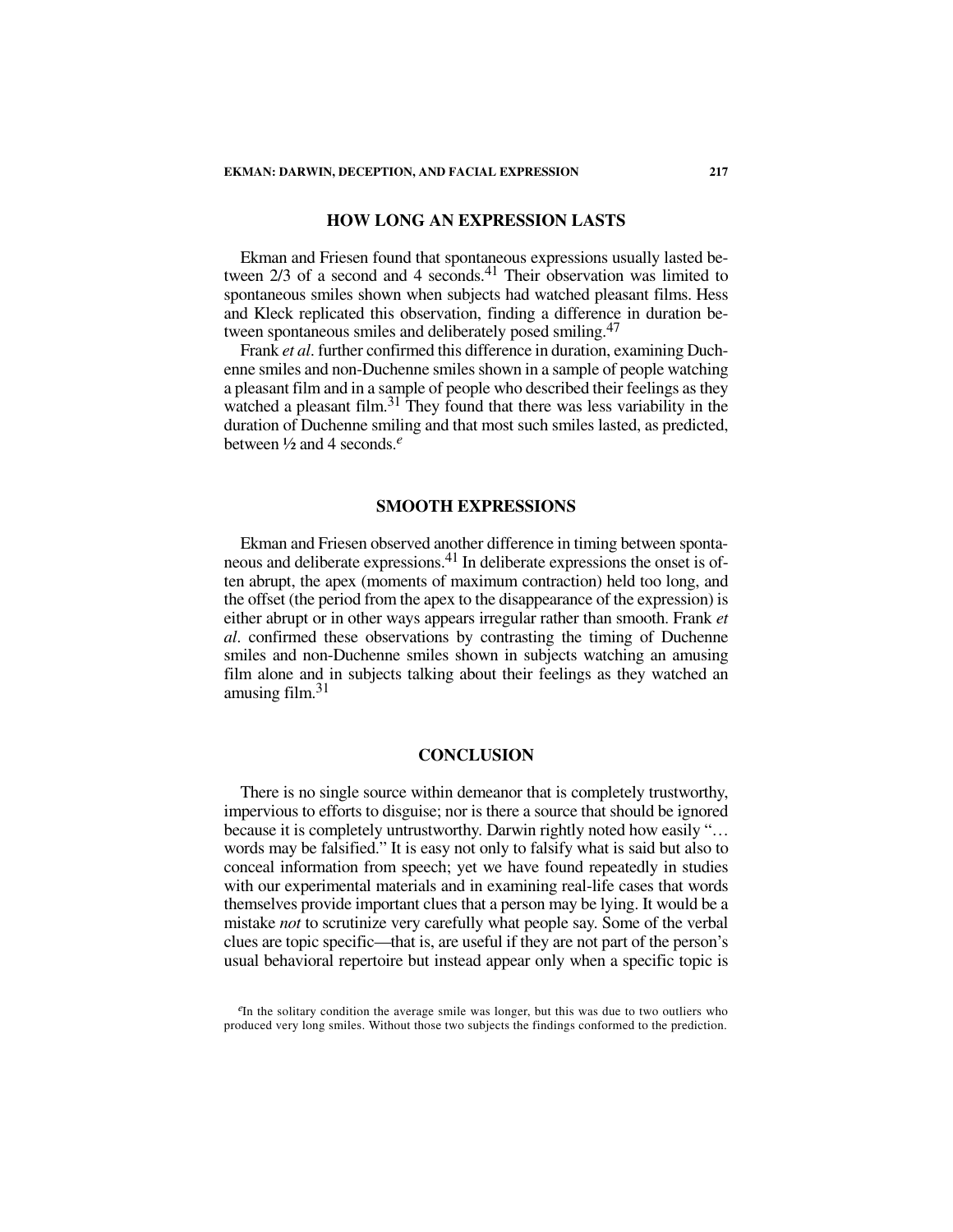discussed. Hesitations, changes in emphasis, speech errors, indirect or distancing language (e.g., "that woman") are all topic-specific clues. Other clues, such as slips of the tongue, implausible statements, contradictions between what is said at different times, and statements that can be incontrovertibly contradicted by other facts, stand on their own. Taking into account not only what a person says, but also the sound of the voice, the expression on the face, gesture, and posture is of critical importance.

Although I have not said much about them in this report, gestural slips the equivalent of slips of the tongue—do occur in some people and are valuable sources of concealed information.*<sup>f</sup>* Because these are typically brief, involving only a fragment of the total gesture, most people do not see them unless they are alerted to the phenomenon. Even then, they miss gestural slips unless they know the vocabulary of gestures—what Efron and we (adopting Efron's terminology) called *emblems*. 14,48 Emblems are culture specific, just as language is, with emblems in one language group totally missing in another or having a different meaning in another language setting.

Micro facial expressions are a very useful sign of concealed emotions. They can be seen in real time with training. (The MicroExpression Training Tool40 accomplishes this in a short time.) Some people we have found already see them without being trained, but there are not many such people. Much work remains to be done, such as to determine how long the effect of training lasts and whether or when refresher courses are needed. Even without that evidence, it would be wise, in my judgment, for those interviewing people in situations where emotions might be concealed to learn to detect these expressions. Elsewhere I have considered how to use the information revealed by micro expressions in the workplace, friendship, and family life.<sup>49</sup> In situations in which distinguishing lies from truthful statements is the focus, great care must be taken not to make either of two mistakes. First, the absence of micro expressions, like the absence of gestural slips, does not prove a person is truthful; not all liars show such signs.

The second mistake is to presume that concealed emotion is evidence that a person is lying about the topic of interest to the interviewer. We need to be careful to avoid what I have called Othello's error.<sup>10</sup> He mistakenly assumed that Desdemona's expression of fear was the reaction of a woman caught in betrayal. He failed to understand that emotions do not tell you their cause. The fear of being disbelieved looks the same as the fear of being caught. In real-life lies that I have studied people suspected of crimes sometimes show micro expressions of anger. Only through further questioning is it possible to determine whether the concealed anger is the result of being wrongfully under suspicion or whether it is anger toward the interviewer for trying to catch

*f* I have described how gestures may act like slips of the tongue, revealing concealed information, in my book *Telling Lies*. 10 In further research we have confirmed these findings through studying other subjects in other kinds of lies.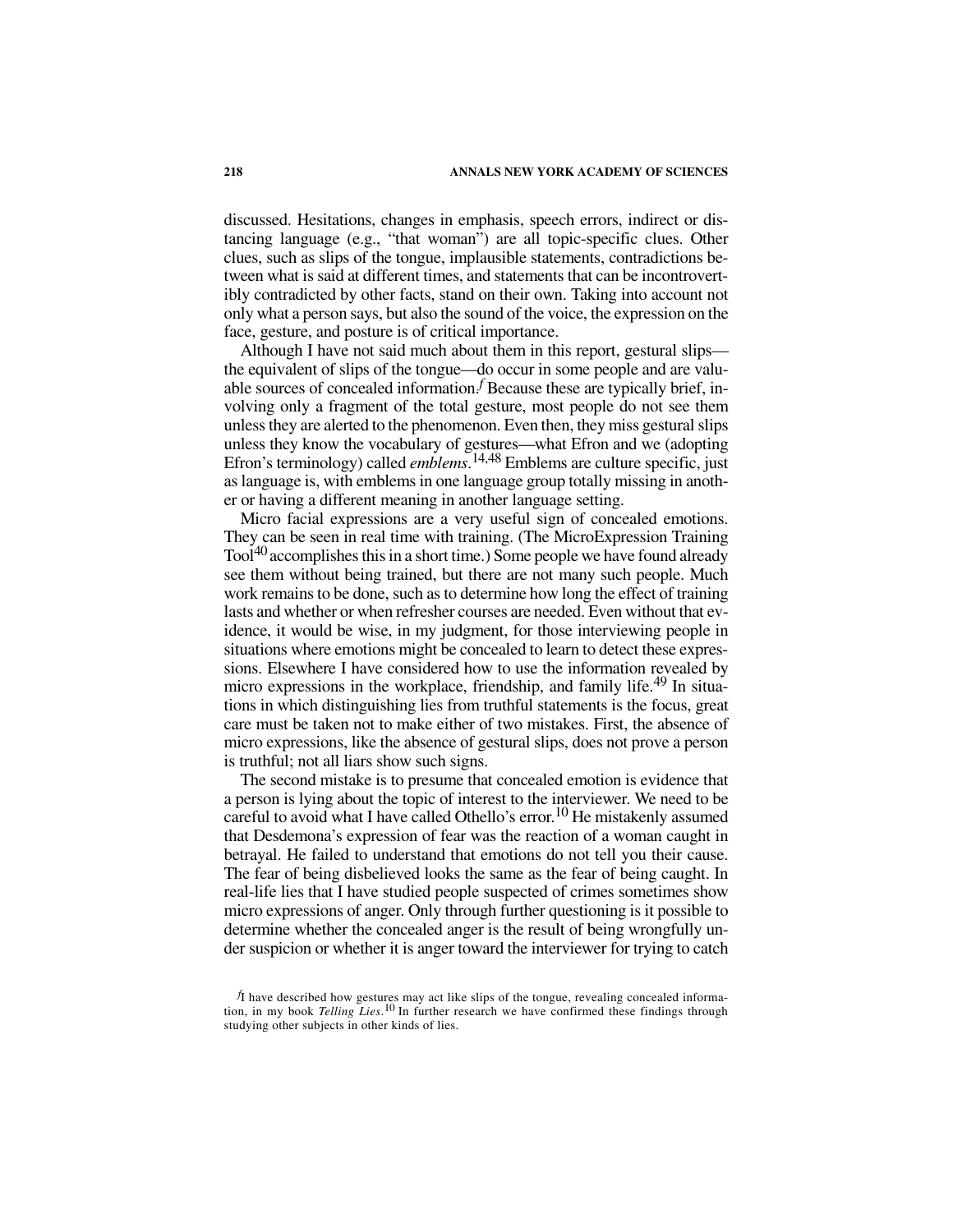the suspect in a misdeed. Lying about the topic of interest should be the last, not the first, explanation of why a micro expression has occurred.

Although the bulk of the findings I have described in this chapter pertain to smiling, my expectation that findings apply to other emotional expressions has been supported by those studies that have examined other expressions. Apart from micro expressions, there are seven characteristics that will be of help in distinguishing voluntary from involuntary facial expressions:

- (1) *Morphology*. This is best documented for enjoyment; but the absence of any of the reliable movements should raise questions about whether the expression is voluntary rather than involuntary, and the presence of the reliable actions should suggest that an expression is genuine.
- (2) *Symmetry*. While tedious to measure, and not likely to be detectable in real time, asymmetry is a mark that the expression is deliberate.
- (3) *Duration*. Very brief  $\left\langle \frac{1}{2} \right\rangle$  and very long  $\left( \frac{5}{5} \right)$  duration of expression should occur more often with deliberate than spontaneous expressions.
- (4) *Speed of onset.* Although this varies with social circumstances, the onset of a deliberate expression will more often be abrupt than that of a spontaneous expression.
- (5) *Apex overlap*. In those expressions in which there are multiple independent facial actions, it is likely that the apexes of the actions will overlap if the expression is spontaneous. There has been no research on this suggestion.
- (6) *Ballistic trajectory.* The expression will appear smooth over its trajectory, without a stepped or jagged offset, if it is spontaneous.
- (7) *Cohesion*. The expression will fit with what is being said simultaneously.

### **REFERENCES**

- 1. DARWIN, C. 1998. The Expression of the Emotions in Man and Animals, 3rd edit. Introduction, afterwords, and commentaries by Paul Ekman. Harper Collins. London (US edit.: Oxford University Press. New York).
- 2. EKMAN, P. & W.V. FRIESEN. 1974. Detecting deception from body or face. J. Pers. Soc. Psychol. **29:** 288–298.
- 3. EKMAN, P., M. O'SULLIVAN, W.V. FRIESEN & K.R. SCHERER. 1991 Face, voice and body in detecting deception. J. Nonverb. Behav. 15**:** 125–135.
- 4. KAHN, E.A. 1966. On facial expression. Clin. Neurosurgery **12:** 9–22
- 5. MEIHLKE, A. 1973. Surgery of the Facial Nerve. Saunders. Philadelphia.
- 6. MYERS, R.E. 1976. Comparative neurology of vocalization and speech: proof of a dichotomy. Ann. N.Y. Acad. Sci. **280:** 745–757.
- 7. TSCHIASSNY, K. 1953. Eight syndromes of facial paralysis and their significance in locating the lesion. Ann. Otol. Rhinol. Laryngol. **62:** 677–691.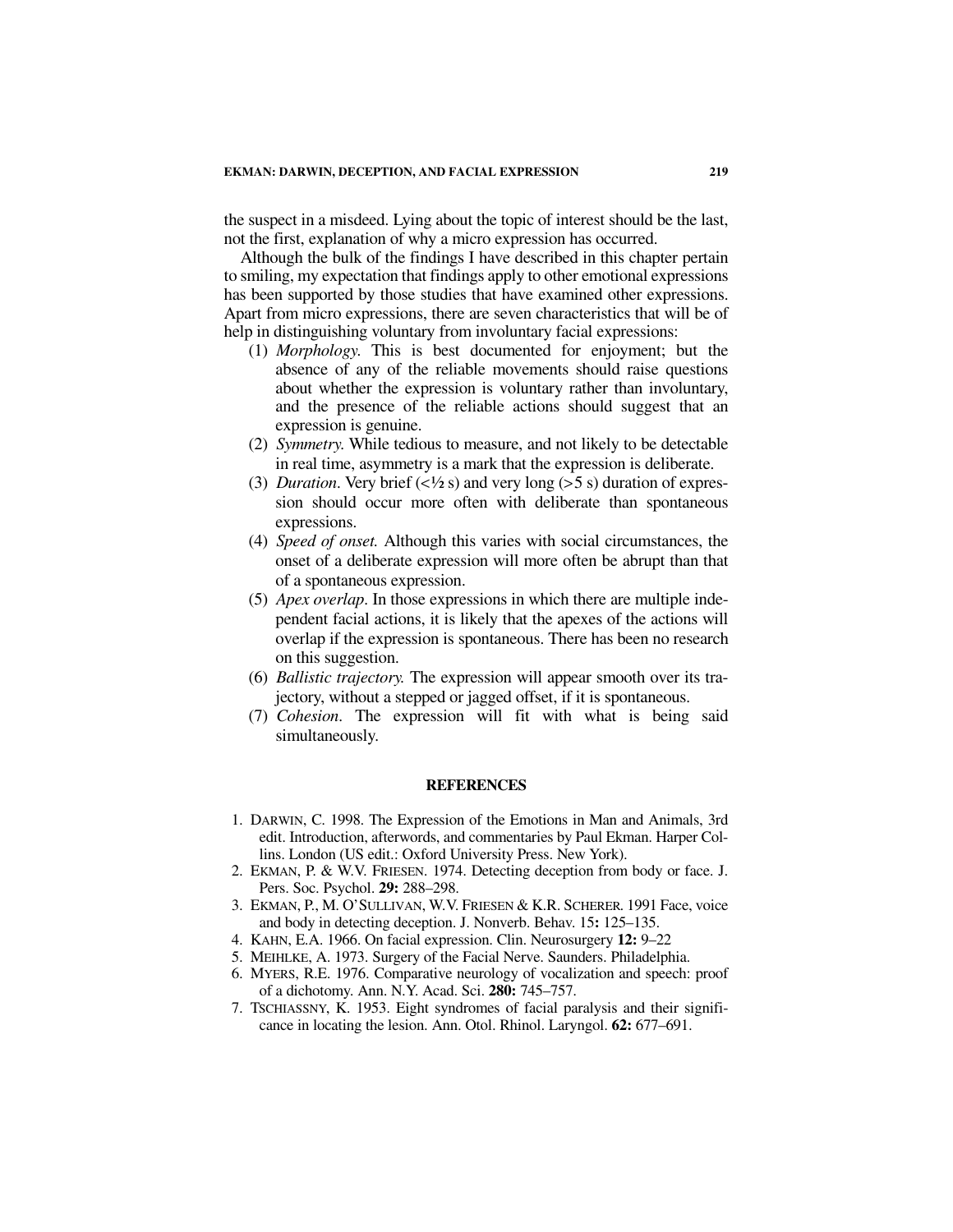- 8. EKMAN, P., G. ROPER & J.C . HAGER. 1980. Deliberate facial movement. Child Dev. **51:** 886–891.
- 9. EKMAN, P. & W.V. FRIESEN. 1969. Nonverbal leakage and clues to deception. Psychiatry **32:** 88–105.
- 10. EKMAN, P. 2001. Telling Lies: Clues to Deceit in the Marketplace, Marriage, and Politics, 3rd edit. W.W. Norton. New York.
- 11. EKMAN, P., W.V. FRIESEN & S.S. TOMKINS. 1971. Facial Affect Scoring Technique: a first validity study. Semiotica **3:** 37–58.
- 12. EKMAN, P. & W.V. FRIESEN. 1978. Facial Action Coding System: a technique for the measurement of facial movement, Consulting Psychologists Press. Palo Alto, CA.
- 13. EKMAN, P., W.V. FRIESEN & J.C. HAGER. 2002. The Facial Action Coding System. Research Nexus eBook. Salt Lake City, UT
- 14. EKMAN, P. & W.V. FRIESEN. 1969. The repertoire of nonverbal behavior: categories, origins, usage, and coding. Semiotica **1:** 49– 98.
- 15. EKMAN, P., W.V. FRIESEN & M. O'SULLIVAN. 1988. Smiles when lying. J. Pers. Soc. Psychol. **54:** 414–420.
- 16. FRANK, M.G. & P. EKMAN. 1997. The ability to detect deceit generalizes across different types of high-stake lies. J. Pers. Soc. Psychol. **72:** 1429–1439.
- 17. DUCHENNE DE BOLOGNE, G.-B. 1862. Mécanisme de la Physionomie Humaine. Jules Renouard Libraire. Paris.
- 18. DUCHENNE DE BOULOGNE, G.B. 1990. The Mechanism of Human Facial Expression. A. Cuthbertson, Trans. & Ed. Cambridge Universitiy Press. New York.
- 19. EKMAN, P., R.J. DAVIDSON & W.V. FRIESEN. 1990. Emotional expression and brain physiology II: the Duchenne smile. J. Pers. Soc. Psychol. **58:** 342–353.
- 20. BIRDWHISTELL, R.L. 1970. Kinesics and context. University of Pennsylvania Press. Philadelphia.
- 21. BRUNER, J.S. & R. TAGUIRI. 1954. The perception of people. *In* Handbook of Social Psychology, Vol. 2. G. Lindzey, Ed.: 634–654. Addison-Wesley. Reading, MA.
- 22. KRAUT, R.E. & R.E. JOHNSTON. 1979. Social and emotional messages of smiling: an ethological approach J. Pers. Soc. Psychol. **37:** 1529–1553.
- 23. LANDIS, C. 1924. Studies of emotional reactions: II. general behavior and facial expression. J. Comp. Psychol. **4:** 447–509.
- 24. SMITH, W.J. 1985. Consistency and change in communication. *In* The Development of Expressive Behavior. G. Zivin, Ed.: 51–75. Academic Press. Orlando, FL.
- 25. EKMAN, P., Ed. 1982. Emotion in the Human Face, 2nd edit. Cambridge University Press. New York.
- 26. FRIDLUND, A.J. 1991. Sociality of solitary smiling: potentiation by an implicit audience. J. Pers. Soc. Psychol. **60:** 229–240.
- 27. EKMAN, P. W.V. FRIESEN & S. ANCOLI. 1980. Facial signs of emotional experience. J. Pers. Soc. Psychol. **39:** 1125–1134.
- 28. FOX, N.A. & R.J. DAVIDSON. 1988. Patterns of brain electrical activity during facial signs of emotion in 10-month-old infants. Dev. Psychol. **24:** 233–240.
- 29. EKMAN, P. & R.J. DAVIDSON. 1993. Voluntary smiling changes regional brain activity. Psychol. Sci. **4:** 342–345.
- 30. EKMAN, P. & E.L. ROSENBERG, EDS. 1997. What the Face Reveals: Basic and Applied Studies of Spontaneous Expression Using the Facial Action Coding System (FACS). Oxford University Press. New York.